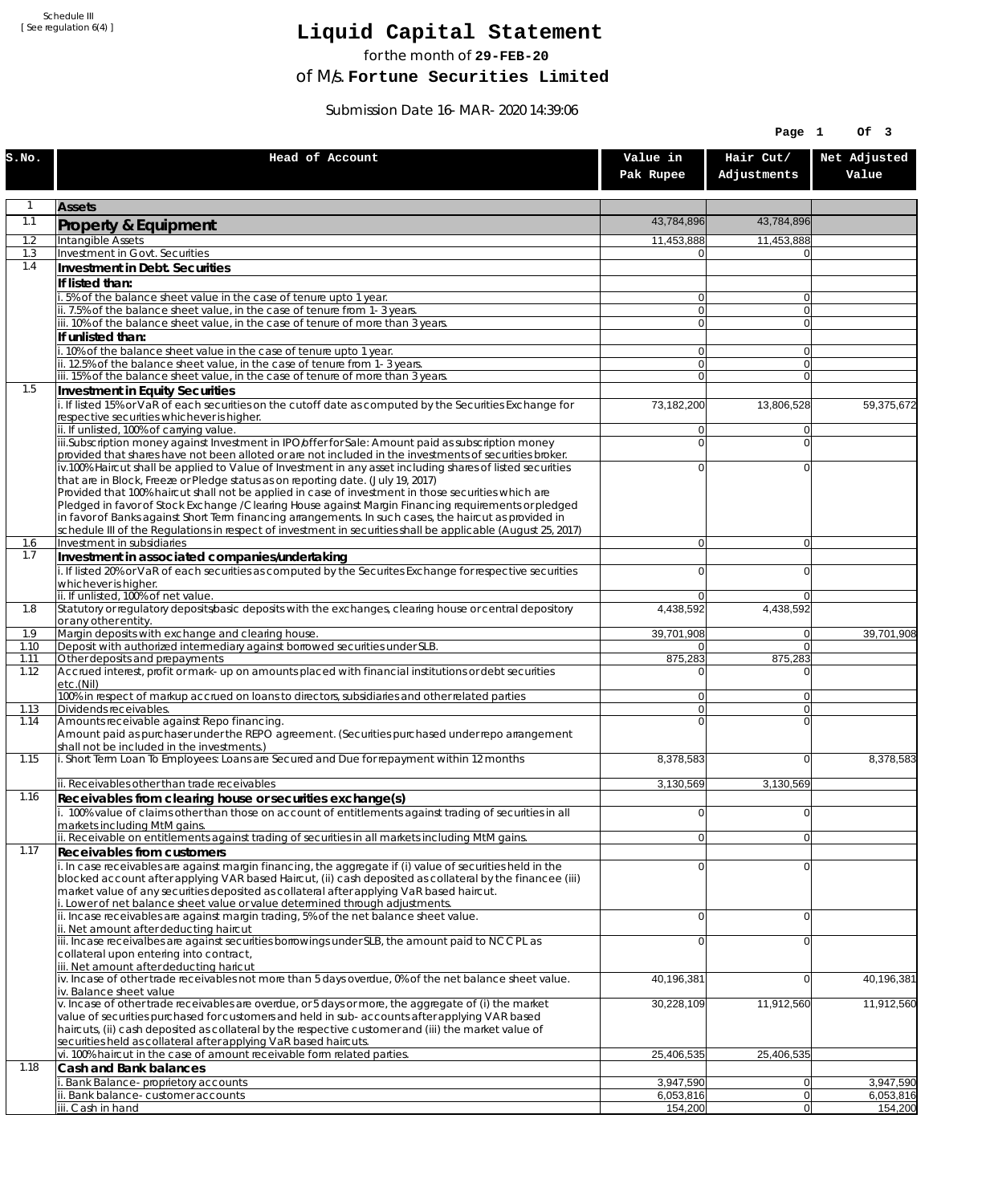Schedule III [ See regulation 6(4) ]

## **Liquid Capital Statement**

for the month of **29-FEB-20**

of M/s. **Fortune Securities Limited**

Submission Date 16-MAR-2020 14:39:06

|              |                                                                                                                                                                                                                                                                                                                                                                                                                                                                                                                                                                                                                                                                                                                                                                                                             |                       | Page 2                     | Of 3                  |
|--------------|-------------------------------------------------------------------------------------------------------------------------------------------------------------------------------------------------------------------------------------------------------------------------------------------------------------------------------------------------------------------------------------------------------------------------------------------------------------------------------------------------------------------------------------------------------------------------------------------------------------------------------------------------------------------------------------------------------------------------------------------------------------------------------------------------------------|-----------------------|----------------------------|-----------------------|
| S.NO.        | Head of Account                                                                                                                                                                                                                                                                                                                                                                                                                                                                                                                                                                                                                                                                                                                                                                                             | Value in<br>Pak Rupee | Hair Cut/<br>Adjustments   | Net Adjusted<br>Value |
| 1.19         | <b>Total Assets</b>                                                                                                                                                                                                                                                                                                                                                                                                                                                                                                                                                                                                                                                                                                                                                                                         | 290,932,550           | 114,808,851                | 169,720,710           |
| 2            | Liabilities                                                                                                                                                                                                                                                                                                                                                                                                                                                                                                                                                                                                                                                                                                                                                                                                 |                       |                            |                       |
| 2.1          | Trade Payables                                                                                                                                                                                                                                                                                                                                                                                                                                                                                                                                                                                                                                                                                                                                                                                              |                       |                            |                       |
|              | Payable to exchanges and clearing house                                                                                                                                                                                                                                                                                                                                                                                                                                                                                                                                                                                                                                                                                                                                                                     | 65,413,645            | $\overline{0}$             | 65,413,645            |
|              | ii. Payable against leveraged market products<br>iii. Payable to customers                                                                                                                                                                                                                                                                                                                                                                                                                                                                                                                                                                                                                                                                                                                                  | 0<br>74,165,513       | $\overline{0}$<br>$\Omega$ | 74,165,513            |
| 2.2          | <b>Current Liabilities</b>                                                                                                                                                                                                                                                                                                                                                                                                                                                                                                                                                                                                                                                                                                                                                                                  |                       |                            |                       |
|              | . Statutory and regulatory dues                                                                                                                                                                                                                                                                                                                                                                                                                                                                                                                                                                                                                                                                                                                                                                             | 1.038.635             | 0                          | 1,038,635             |
|              | ii. Accruals and other payables<br>iii. Short-term borrowings                                                                                                                                                                                                                                                                                                                                                                                                                                                                                                                                                                                                                                                                                                                                               | 3,097,322<br>871,314  | $\Omega$<br> 0             | 3,097,322<br>871,314  |
|              | iv. Current portion of subordinated loans                                                                                                                                                                                                                                                                                                                                                                                                                                                                                                                                                                                                                                                                                                                                                                   |                       | $\Omega$                   |                       |
|              | v. Current portion of long term liabilities                                                                                                                                                                                                                                                                                                                                                                                                                                                                                                                                                                                                                                                                                                                                                                 | 541,529               | $\Omega$                   | 541,529               |
|              | vi. Deferred Liabilities<br>vii. Provision for bad debts                                                                                                                                                                                                                                                                                                                                                                                                                                                                                                                                                                                                                                                                                                                                                    | 0<br>$\overline{0}$   | 0 <br>$\Omega$             |                       |
|              | viii. Provision for taxation                                                                                                                                                                                                                                                                                                                                                                                                                                                                                                                                                                                                                                                                                                                                                                                | 0                     | 0                          |                       |
|              | ix. Other liabilities as per accounting principles and included in the financial statements                                                                                                                                                                                                                                                                                                                                                                                                                                                                                                                                                                                                                                                                                                                 | 2,290,777             | $\Omega$                   | 2,290,777             |
| 2.3          | Non-Current Liabilities                                                                                                                                                                                                                                                                                                                                                                                                                                                                                                                                                                                                                                                                                                                                                                                     |                       |                            |                       |
|              | i. Long-Term financing<br>a. Long-Term financing obtained from financial instituion: Long term portion of financing obtained from<br>a financial institution including amount due against finance lease                                                                                                                                                                                                                                                                                                                                                                                                                                                                                                                                                                                                     | $\overline{0}$        | $\Omega$                   |                       |
|              | b. Other long-term financing<br>ii. Staff retirement benefits                                                                                                                                                                                                                                                                                                                                                                                                                                                                                                                                                                                                                                                                                                                                               | 0<br>$\overline{0}$   | $\Omega$<br>$\Omega$       |                       |
|              | iii. Advance against shares for Increase in Capital of Securities broker: 100% haircut may be allowed in                                                                                                                                                                                                                                                                                                                                                                                                                                                                                                                                                                                                                                                                                                    | $\Omega$              | $\Omega$                   |                       |
|              | respect of advance against shares if:<br>a. The existing authorized share capital allows the proposed enhanced share capital<br>b. Boad of Directors of the company has approved the increase in capital<br>c. Relevant Regulatory approvals have been obtained<br>d. There is no unreasonable delay in issue of shares against advance and all regulatory requirements<br>relating to the increase in paid up capital have been completed.<br>e. Auditor is satisfied that such advance is against the increase of capital.                                                                                                                                                                                                                                                                                |                       |                            |                       |
|              | iv. Other liabilities as per accounting principles and included in the financial statements                                                                                                                                                                                                                                                                                                                                                                                                                                                                                                                                                                                                                                                                                                                 | $\overline{0}$        | $\overline{0}$             |                       |
| 2.4          | Subordinated Loans                                                                                                                                                                                                                                                                                                                                                                                                                                                                                                                                                                                                                                                                                                                                                                                          |                       |                            |                       |
|              | . 100% of Subordinated loans which fulfill the conditions specified by SECP are allowed to be deducted:<br>The Schedule III provides that 100% haircut will be allowed against subordinated Loans which fulfill the<br>conditions specified by SECP. In this regard, following conditions are specified:<br>a. Loan agreement must be executed on stamp paper and must clearly reflect the amount to be repaid<br>after 12 months of reporting period<br>b. No haircut will be allowed against short term portion which is repayable within next 12 months.<br>c. In case of early repayment of loan, adjustment shall be made to the Liquid Capital and revised Liquid<br>Capital statement must be submitted to exchange.<br>ii. Subordinated loans which do not fulfill the conditions specified by SECP | 0<br>$\Omega$         | $\mathbf 0$<br>$\mathbf 0$ |                       |
| 2.5          | <b>Total Liabilites</b>                                                                                                                                                                                                                                                                                                                                                                                                                                                                                                                                                                                                                                                                                                                                                                                     | 147,418,735           | $\mathbf 0$                | 147,418,735           |
| $\mathbf{3}$ | Ranking Liabilities Relating to:                                                                                                                                                                                                                                                                                                                                                                                                                                                                                                                                                                                                                                                                                                                                                                            |                       |                            |                       |
| 3.1          | Concentration in Margin Financing                                                                                                                                                                                                                                                                                                                                                                                                                                                                                                                                                                                                                                                                                                                                                                           |                       |                            |                       |
|              | The amount calculated client-to-client basis by which any amount receivable from any of the                                                                                                                                                                                                                                                                                                                                                                                                                                                                                                                                                                                                                                                                                                                 | $\Omega$              | $\Omega$                   |                       |
|              | financees exceed 10% of the aggregate of amounts receivable from total financees.                                                                                                                                                                                                                                                                                                                                                                                                                                                                                                                                                                                                                                                                                                                           |                       |                            |                       |
| 3.2          | Concentration in securites lending and borrowing                                                                                                                                                                                                                                                                                                                                                                                                                                                                                                                                                                                                                                                                                                                                                            | 0                     | $\Omega$                   |                       |
|              | The amount by which the aggregate of:<br>(i) Amount deposited by the borrower with NCCPL<br>(Ii) Cash margins paid and<br>(iii) The market value of securities pledged as margins exceed the 110% of the market value of shares<br>borrowed                                                                                                                                                                                                                                                                                                                                                                                                                                                                                                                                                                 |                       |                            |                       |
| 3.3          | Net underwriting Commitments                                                                                                                                                                                                                                                                                                                                                                                                                                                                                                                                                                                                                                                                                                                                                                                |                       |                            |                       |
|              | (a) in the case of right issuse : if the market value of securites is less than or equal to the subscription<br>price; the aggregate of:<br>(i) the 50% of Haircut multiplied by the underwriting commitments and<br>(ii) the value by which the underwriting commitments exceeds the market price of the securities.<br>In the case of rights issuse where the market price of securities is greater than the subscription price, 5% of<br>the Haircut multiplied by the net underwriting                                                                                                                                                                                                                                                                                                                  | 0                     | $\Omega$                   |                       |
| 3.4          | (b) in any other case : 12.5% of the net underwriting commitments<br>Negative equity of subsidiary                                                                                                                                                                                                                                                                                                                                                                                                                                                                                                                                                                                                                                                                                                          | $\overline{0}$        | $\overline{0}$             |                       |
|              | The amount by which the total assets of the subsidiary (excluding any amount due from the subsidiary)<br>exceed the total liabilities of the subsidiary                                                                                                                                                                                                                                                                                                                                                                                                                                                                                                                                                                                                                                                     | 0                     | $\Omega$                   |                       |
| 3.5          | Foreign exchange agreements and foreign currency positions                                                                                                                                                                                                                                                                                                                                                                                                                                                                                                                                                                                                                                                                                                                                                  |                       |                            |                       |
|              | 5% of the net position in foreign currency. Net position in foreign currency means the difference of total<br>assets denominated in foreign cuurency less total liabilities denominated in foreign currency                                                                                                                                                                                                                                                                                                                                                                                                                                                                                                                                                                                                 | 0                     | $\mathbf 0$                |                       |
| 3.6          | Amount Payable under REPO                                                                                                                                                                                                                                                                                                                                                                                                                                                                                                                                                                                                                                                                                                                                                                                   | 0                     | $\Omega$                   |                       |
| 3.7          | Repo adjustment                                                                                                                                                                                                                                                                                                                                                                                                                                                                                                                                                                                                                                                                                                                                                                                             |                       |                            |                       |